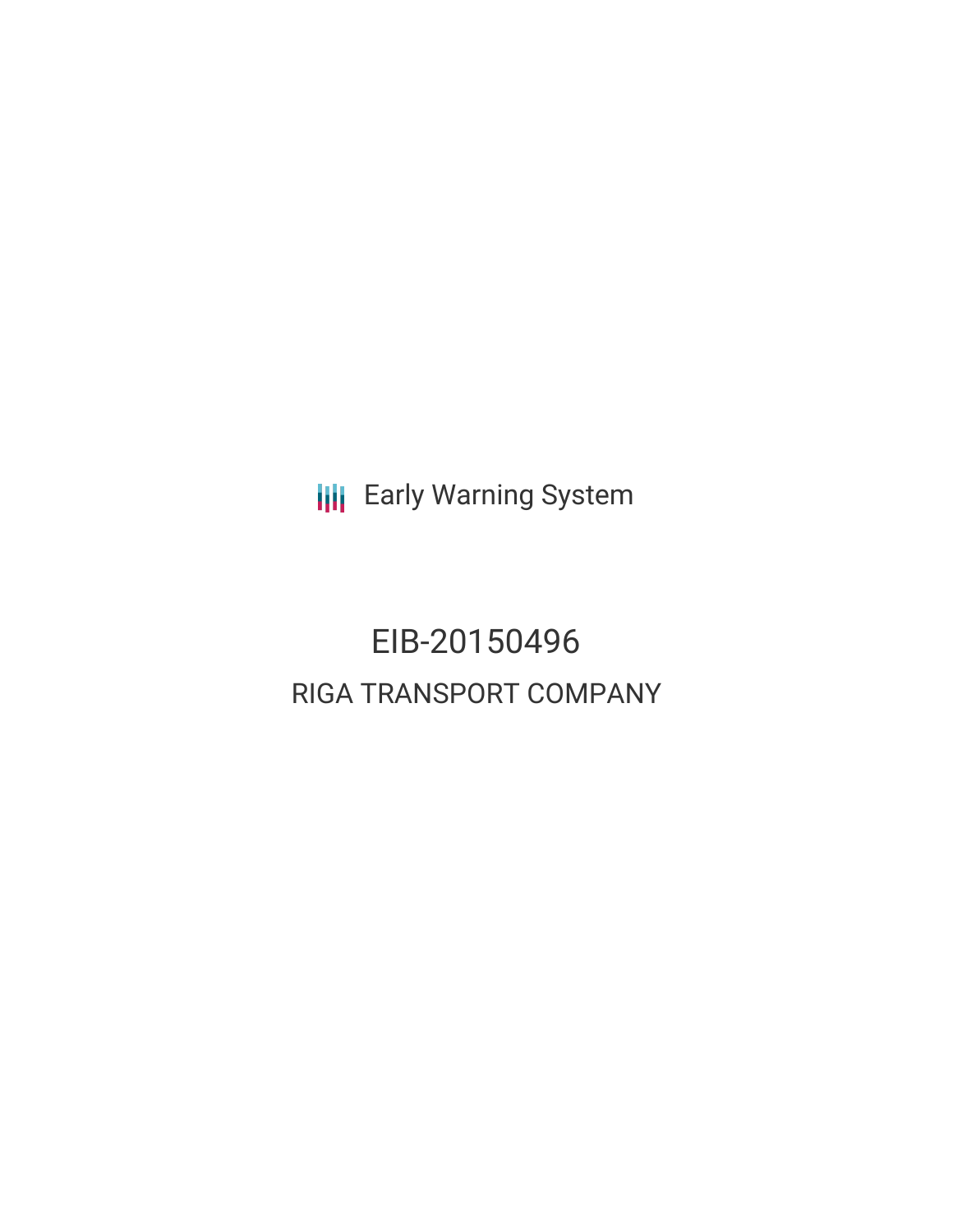## **Quick Facts**

| <b>Countries</b>               | Latvia                         |
|--------------------------------|--------------------------------|
| <b>Financial Institutions</b>  | European Investment Bank (EIB) |
| <b>Status</b>                  | Approved                       |
| <b>Bank Risk Rating</b>        | U                              |
| <b>Voting Date</b>             | 2016-10-14                     |
| <b>Borrower</b>                | <b>RP SIA RIGAS SATIKSME</b>   |
| <b>Sectors</b>                 | Transport                      |
| <b>Investment Amount (USD)</b> | \$82.00 million                |
| <b>Project Cost (USD)</b>      | \$214.00 million               |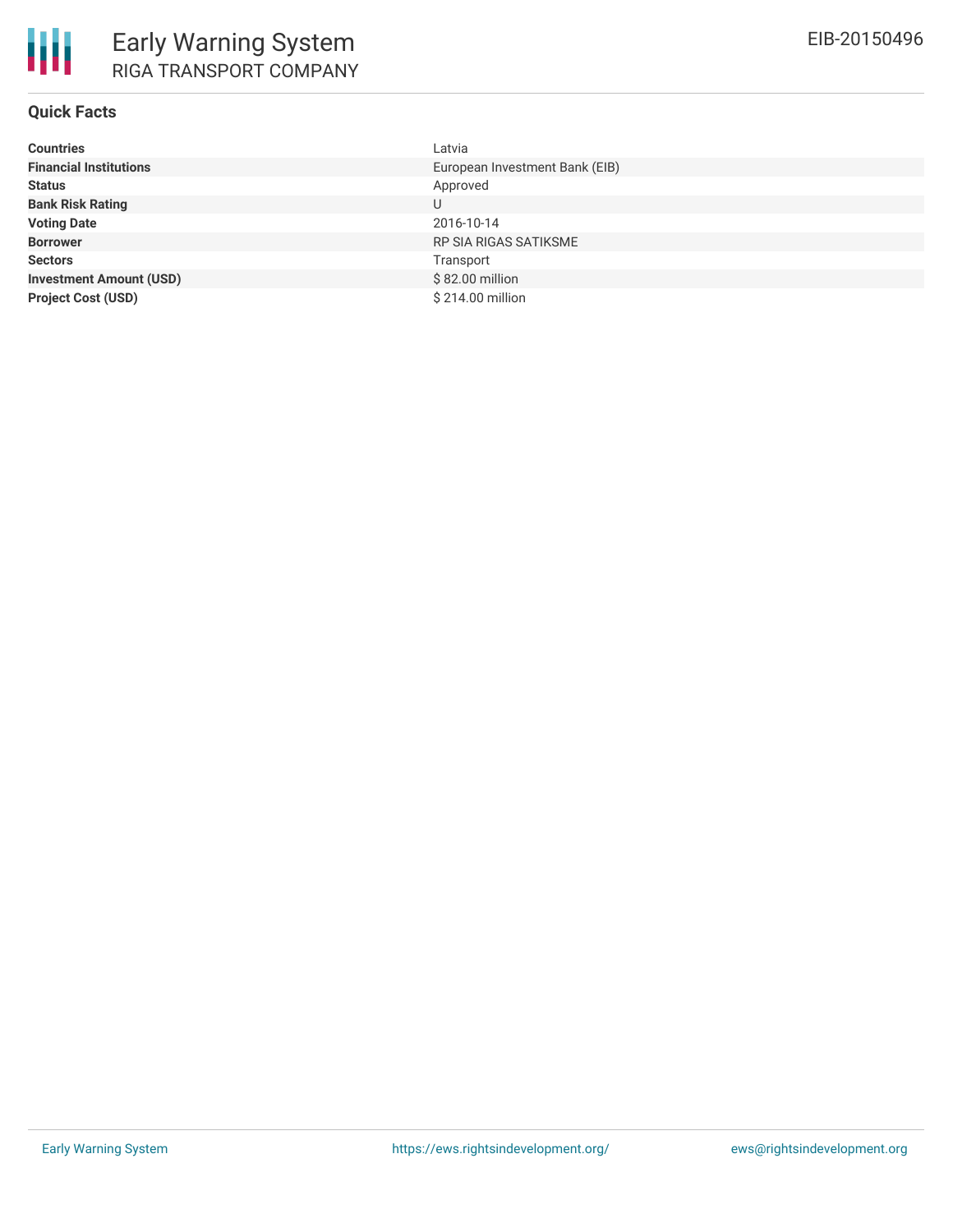

## **Project Description**

According to bank documents, this project involves the purchase of 20 new low-floor tram units to operate in the city of Riga; modernization of tramway infrastructure and depot on Brivibas street 191; purchase of 10 hydrogen fuel cell (HFC) buses and 10 Hytrolleys with HFC range extenders; and construction of hydrogen fuel production and a storage facility.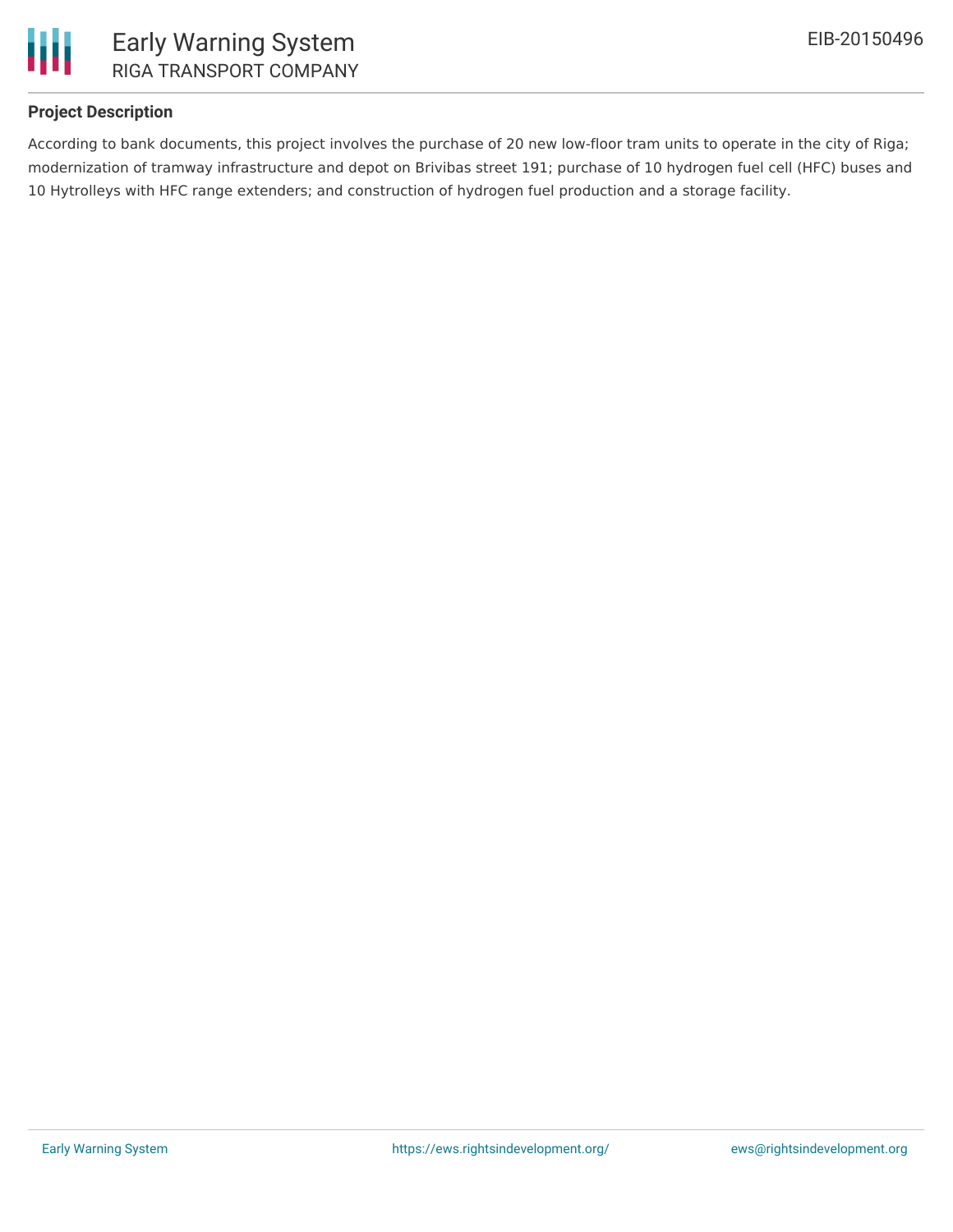

### **Investment Description**

European Investment Bank (EIB)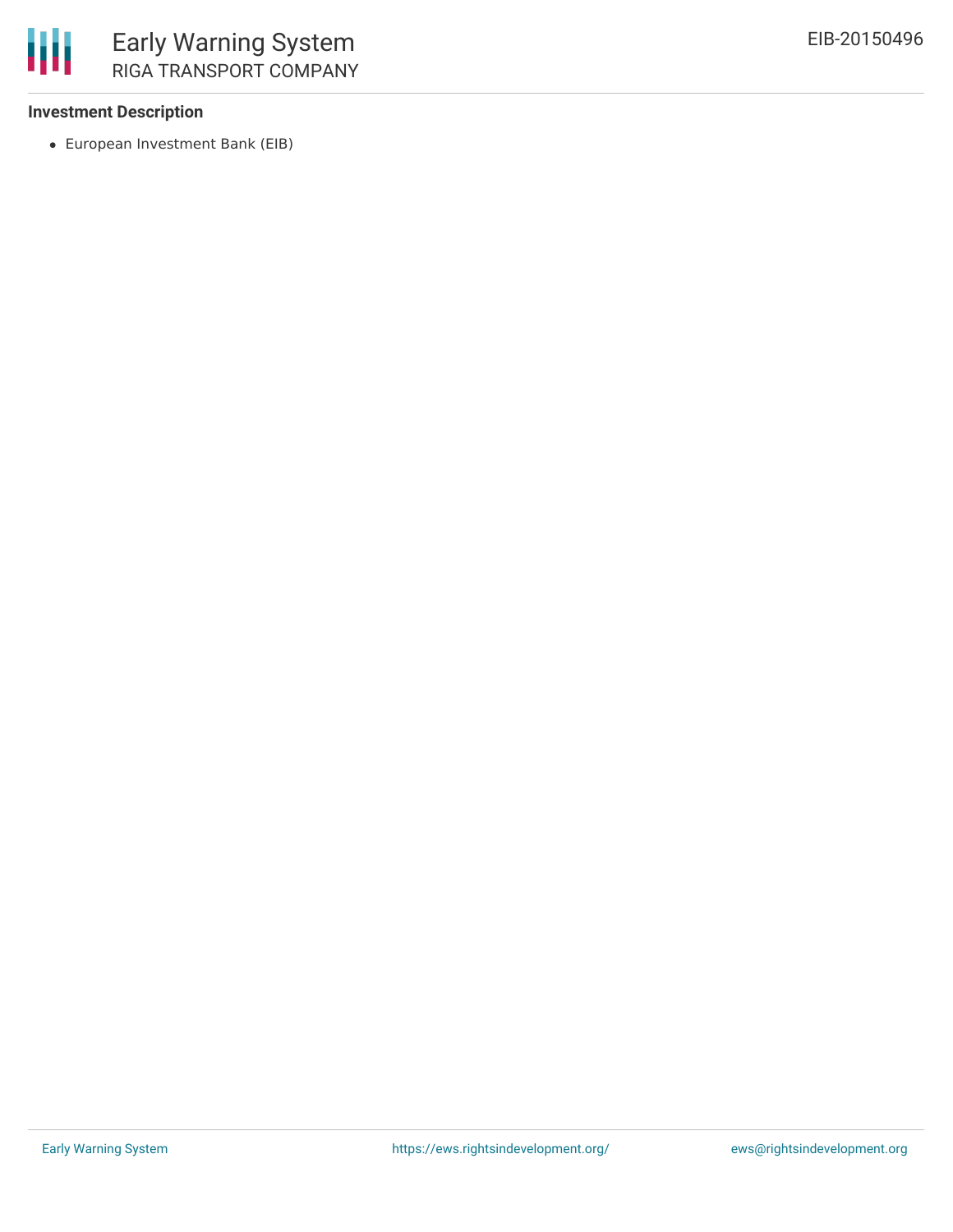### **Contact Information**

\*No contacts available at the time of disclosure\*

#### ACCOUNTABILITY MECHANISM OF EIB

The EIB Complaints Mechanism is designed to facilitate and handle complaints against the EIB by individuals, organizations or corporations affected by EIB activities. When exercising the right to lodge a complaint against the EIB, any member of the public has access to a two-tier procedure, one internal - the Complaints Mechanism Office - and one external - the European Ombudsman. A complaint can be lodged via a written communication addressed to the Secretary General of the EIB, via email to the dedicated email address complaints@eib.org, by completing the online complaint form available at the following address: http://www.eib.org/complaints/form, via fax or delivered directly to the EIB Complaints Mechanism Division, any EIB local representation office or any EIB staff. For further details, check:

http://www.eib.org/attachments/strategies/complaints\_mechanism\_policy\_en.pdf

When dissatisfied with a complaint to the EIB Complaints Mechanism, citizens can then turn towards the European Ombudsman. A memorandum of Understanding has been signed between the EIB and the European Ombudsman establishes that citizens (even outside of the EU if the Ombudsman finds their complaint justified) can turn towards the Ombudsman on issues related to 'maladministration' by the EIB. Note that before going to the Ombudsman, an attempt must be made to resolve the case by contacting the EIB. In addition, the complaint must be made within two years of the date when the facts on which your complaint is based became known to you. You can write to the Ombudsman in any of the languages of the European Union. Additional details, including filing requirements and complaint forms, are available at: http://www.ombudsman.europa.eu/atyourservice/interactiveguide.faces